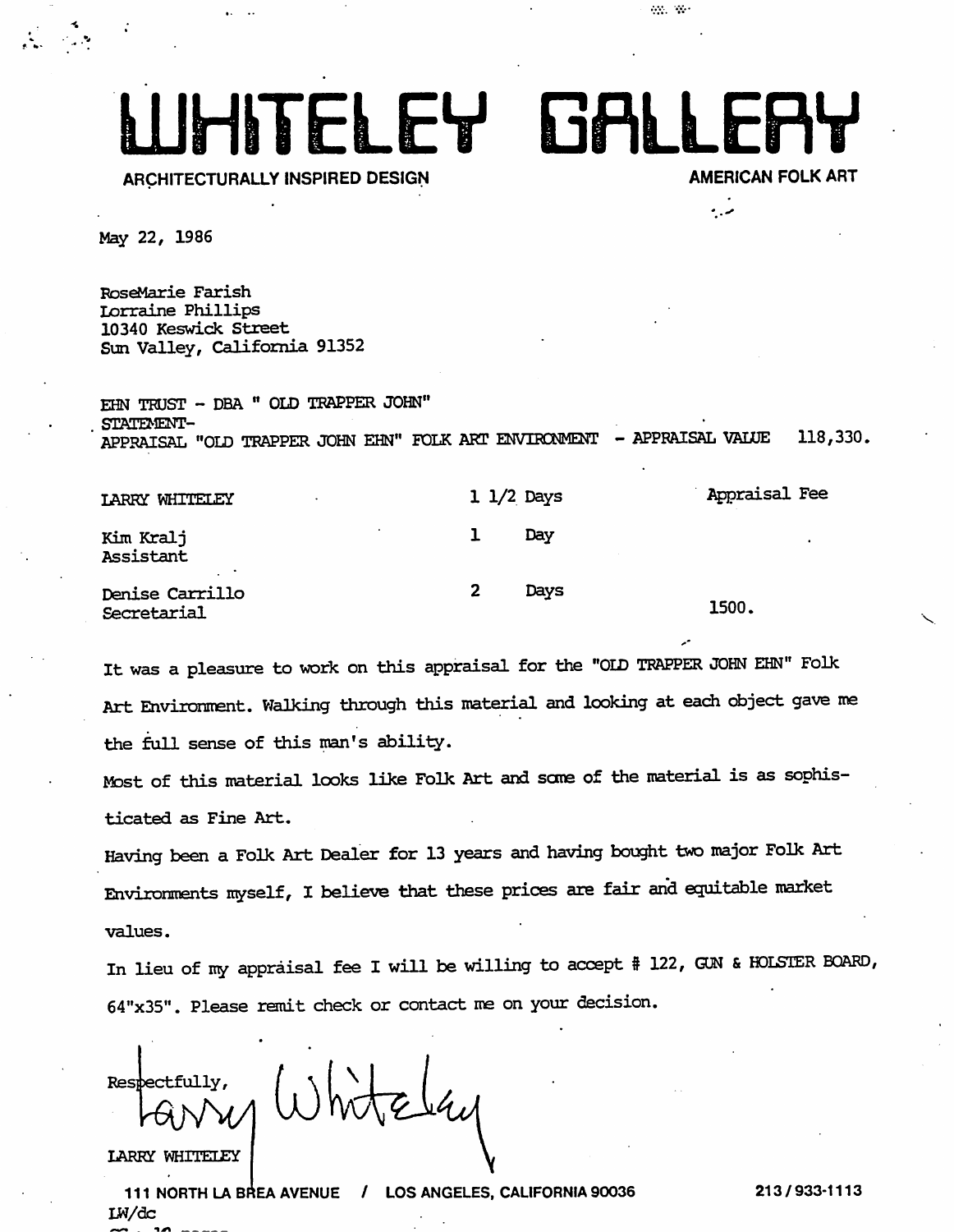# WITELEY GALLERY

#### ARCHITECTURALLY INSPIRED DESIGN

 $\mathbf{r}$ 

المعروم

 $\sim$ 

MAY 13, 1986 APPRAISAL

OLD TRAPPER JOHN

|    | Sculpture                                                                                           |           | $\mathcal{L}_{\mathcal{Q},\mathcal{L},\mathcal{L},\mathcal{M}}(x,y) = \mathcal{L}_{\mathcal{Q},\mathcal{L}}(x,y) + \mathcal{L}_{\mathcal{Q},\mathcal{L}}(x,y)$<br>$\label{eq:2} \frac{1}{2}\int_{\mathbb{R}^3} \int_{\mathbb{R}^3} \int_{\mathbb{R}^3} \int_{\mathbb{R}^3} \int_{\mathbb{R}^3} \int_{\mathbb{R}^3} \int_{\mathbb{R}^3} \int_{\mathbb{R}^3} \int_{\mathbb{R}^3} \int_{\mathbb{R}^3} \int_{\mathbb{R}^3} \int_{\mathbb{R}^3} \int_{\mathbb{R}^3} \int_{\mathbb{R}^3} \int_{\mathbb{R}^3} \int_{\mathbb{R}^3} \int_{\mathbb{R}^3} \int_{$ |
|----|-----------------------------------------------------------------------------------------------------|-----------|--------------------------------------------------------------------------------------------------------------------------------------------------------------------------------------------------------------------------------------------------------------------------------------------------------------------------------------------------------------------------------------------------------------------------------------------------------------------------------------------------------------------------------------------------------|
| ı. | "Old Trapper John Ehn Pioneer Hunter"<br>Done by another Artist 1958                                | 1500.     | $\mathcal{L}^{\mathcal{L}}(\mathcal{L}^{\mathcal{L}}(\mathcal{L}^{\mathcal{L}}(\mathcal{L}^{\mathcal{L}}(\mathcal{L}^{\mathcal{L}}(\mathcal{L}^{\mathcal{L}}(\mathcal{L}^{\mathcal{L}}(\mathcal{L}^{\mathcal{L}}(\mathcal{L}^{\mathcal{L}}(\mathcal{L}^{\mathcal{L}}(\mathcal{L}^{\mathcal{L}}(\mathcal{L}^{\mathcal{L}}(\mathcal{L}^{\mathcal{L}}(\mathcal{L}^{\mathcal{L}}(\mathcal{L}^{\mathcal{L}}(\mathcal{L}^{\mathcal{L}}(\mathcal{L}^{\mathcal{L$                                                                                              |
| 2. | "Mister Boney" Skeleton Sculpture                                                                   | 500.      | $\sim 100\,M_\odot$ . $\pm$                                                                                                                                                                                                                                                                                                                                                                                                                                                                                                                            |
| 3. | "The Fight "<br>From a Morman Myth                                                                  | 6000.     |                                                                                                                                                                                                                                                                                                                                                                                                                                                                                                                                                        |
| 4. | "Kidnap"<br>From a Morman Myth                                                                      | 4500.     |                                                                                                                                                                                                                                                                                                                                                                                                                                                                                                                                                        |
| 5. | Memorial to Mrs. John Ehn Sr. and<br>Mrs. John Ehn Jr. Pioneer Mothers<br>Sculptured by Old Trapper | 5500.     |                                                                                                                                                                                                                                                                                                                                                                                                                                                                                                                                                        |
|    | 6. "Iron Foot Eva" - "O.T!s"Daughter<br>Sculpture/Tambstone                                         | 1600.     |                                                                                                                                                                                                                                                                                                                                                                                                                                                                                                                                                        |
|    | 7. "Sweet Lorraine" - "O.T!s": Dangater                                                             | 3200.     |                                                                                                                                                                                                                                                                                                                                                                                                                                                                                                                                                        |
|    | 7B. Bench with Signs & Head                                                                         | 500.      |                                                                                                                                                                                                                                                                                                                                                                                                                                                                                                                                                        |
|    | 8. "Lovely Louise"                                                                                  | 3000.     |                                                                                                                                                                                                                                                                                                                                                                                                                                                                                                                                                        |
| 9. | <b>"Daughter Clementine"</b>                                                                        | 5500.     |                                                                                                                                                                                                                                                                                                                                                                                                                                                                                                                                                        |
|    | 10. "Miner 49'er"                                                                                   | 6400.     |                                                                                                                                                                                                                                                                                                                                                                                                                                                                                                                                                        |
|    | 11. "2 Gun Rosie" - "O.T!'s "Daughter                                                               | 3500.     |                                                                                                                                                                                                                                                                                                                                                                                                                                                                                                                                                        |
|    | 12. Historical Landmark Plaque                                                                      | Thrown in |                                                                                                                                                                                                                                                                                                                                                                                                                                                                                                                                                        |

#### Continued -

111 NORTH LA BREA AVENUE / LOS ANGELES. CALIFORNIA 90036 213/933-1113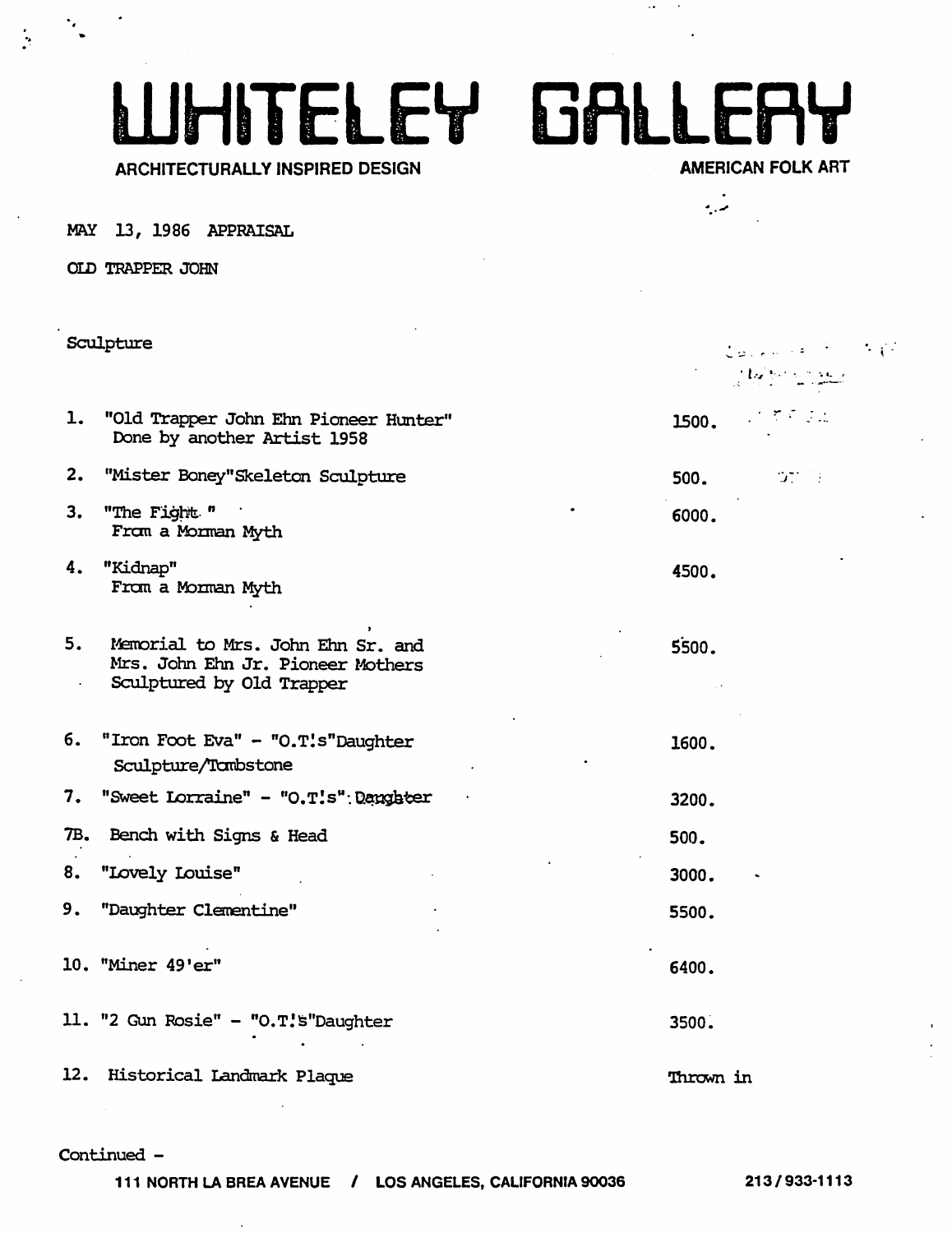OLD TRAPPER JOHN APPRAISAL PAGE  $2 -$ 

 $\mathcal{I}^{\pm}$  $\hat{a}_i$ 

|     | 13. "John Ehn"<br>Self-Portrait #1         | 1000.7            |
|-----|--------------------------------------------|-------------------|
| 14. | "Turtle - Texas Bed Bug"<br>Sculpture      | 2000.             |
| 15. | "Big Foot Brown"<br>Sculpture              | 2500.             |
| 16. | Baby Rattlers                              | $\,$<br>$\bullet$ |
|     | 17. Pontiac Spring<br>Sign                 | 10.               |
|     | 18. Totem Pole<br>Totem Pole not by "O.T." | 250.              |
|     | 19. "Gundy Shoots" - Gunsmith<br>Tombstone | 500.              |
| 20. | <b>"Saddle Rail"</b><br>Sculpture          | 200.<br>ä,        |
| 21. | Totem Pole<br>Not by "O.T."                | 200.              |
| 22. | "Lonesome George" and Bench                | 3500.             |
| 23. | "John Ehn"- #2<br>Self-Portrait            | 1200.<br>مر       |
| 24. | Tools                                      | *                 |
| 25. | Display Case                               | 500.              |
| 26. | "John Ehn"<br>Bronze-Self Portrait         | .1500.            |
|     | 27. "Crazy Snake"                          | $\pmb{*}$         |
| 28. | Trailer & Displays                         | $\star$           |
| 29. | "Fence of Faces"                           | 3000.             |
| 30. | Display Case                               | $\star$           |
|     |                                            |                   |

 $\sim 10^{11}$  and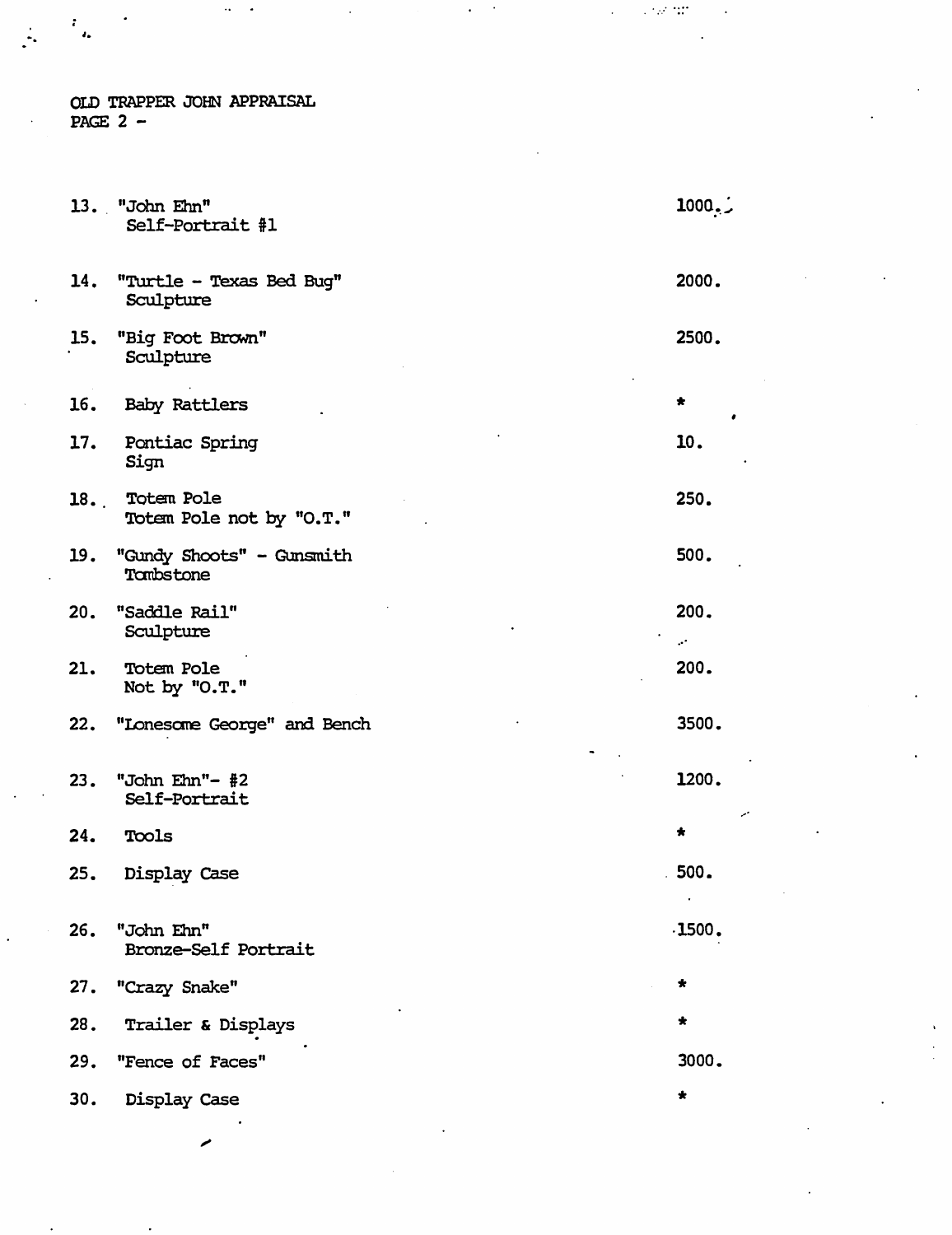OLD TRAPPER JOHN APPRAISAL PAGE 3

31. Display Case

#### TOMBSTONE

 $\frac{1}{2}$ 

 $\ddot{\phantom{a}}$ 

| A.              | "BUICH"                        | 200. |
|-----------------|--------------------------------|------|
| <b>B.</b>       | "WILLIE THE WEASEL"            | 200. |
| c.              | ١<br>"ROCK ART"                | 100. |
| $D_{\bullet}$ . | "WOLF WAGNER"                  | 300. |
| E.              | "BILL BOOZER"                  | 250. |
| F.              | "ROT-GUT RILEY/DEADBEAT DAN"   | 400. |
| G.              | "TIGER O'TOOLE/NO JOB JENSEN"  | 250. |
| H.              | "DIAMOND DICK"                 | 350. |
| I.              | "RED FINN"                     | 200. |
| J.              | "SAD SADIE/NO AIR NEILY"       | 300. |
| K.              | "ABLE CROOK"                   | 250. |
| L.              | "GROUCH MCGRAW"                | 300. |
| M.              | "STELLA STEELE/HARD LUCK HANK" | 300. |
| N.              | "EAGLE EYE EAGAN"              | 300. |
| 0.              | "BILL BUICHER"<br>Illegiable   | 50.  |
| Ρ.              | "URIAH STIFF"                  | 500. |
| Q.              | "THE CRYIN GIANT"              | 300. |
| R.              | "PEG-LEG LILY LARSON"          | 500. |
| s.              | "JUDGE HIRAM BLOOD"            | 500. |
| T.              | "SWEET CELIA"                  | 350. |
| .11.            | "PAINLESS PELKY/DUDE DILLION"  | 500. |

 $\ddot{\phantom{a}}$ 

 $\Delta \mathbf{z}^2$  ,  $\Delta \mathbf{z}$  ,

د.<br>منبع

 $\star$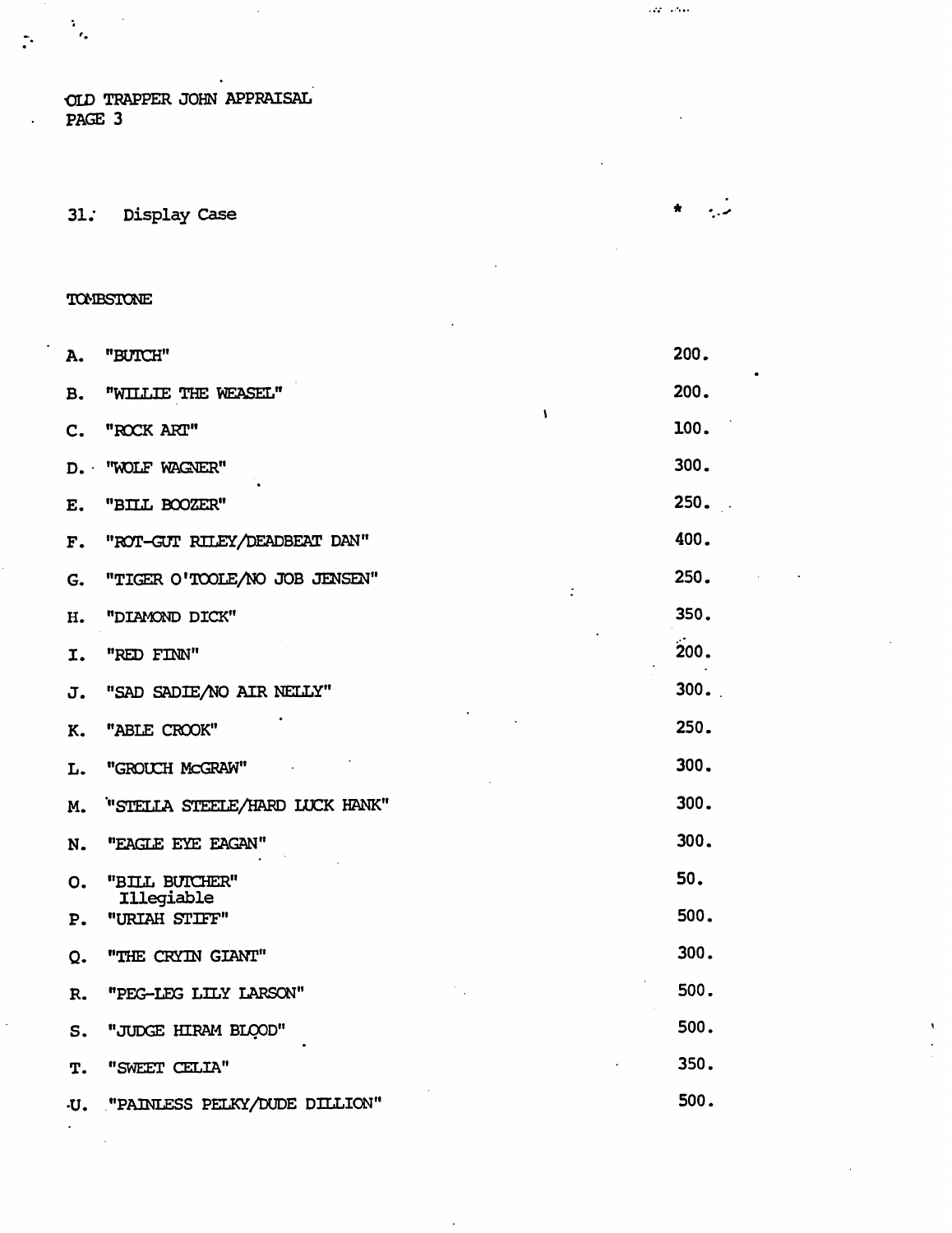OID TRAPPER JOHN APPRAISAL

PAGE 4

 $\ddot{\phantom{a}}$ 

 $\frac{1}{2}$ 

#### TOMBSTONE

| $V_{\star}$   | "DEAD-EYE DILLION  | 350. |
|---------------|--------------------|------|
| W.            | "KITLER CARSON"    | 350. |
| X.            | "SLU-FOOT SUE"     | 350. |
| Y.            | "PEARL OF PAWNEES" | 500. |
| $Z_{\bullet}$ | " TRAPPER JOE"     | 500. |

 $\mathbf{u}_t = \mathbf{u}_t \mathbf{u}_t$ 

م .

#### **TOMBSTONES**

| 1A.             | "COLD DECK COGAN"                                    | 400.       |
|-----------------|------------------------------------------------------|------------|
| 2B.             | "CUT RATE KATE"                                      | 500.       |
| 3C <sub>1</sub> | "LITTLE NELL/AIRLESS ALEX"                           | 300.<br>₩. |
| 4D.             | "O.T.'s" Cast Feet<br>"FLASH FERGUSEN/BIG NOSE NELL" | 100.       |
| 5E.             | "HARRY HOFFMAN/LAST WORD WILLIE"                     | 400.       |
| 6F.             | "FRANK JORDAN"                                       | 50.        |
| 7G.             | "OLD TRAPPER'S ROUTE"                                | 600.       |
| 8H.             | "UNKNOWN HALFWIT"                                    | 250.       |
| 9I.             | "GABBY MCGEE"                                        | 250.       |
| 10J.            | "DANCING VOLCANO"                                    | 400.       |
|                 | 11K. "BADWATER BILL"                                 | 400.       |
| 12L.            | "BIG FOOT BROWN"<br>(Should go with Sculpture)       | 400.       |
| 13M.            | "CATTLE KING KELLY"                                  | 500.       |
| 14N.            | "FOXEY FENNER"                                       | 250.       |
| 150.            | "MOON FLOWER"                                        | 1600.      |
| 16P.            | "GOON GALANEY"                                       | 400.       |
| 17Q.            | "LOVERBOY ROY"                                       | 400.       |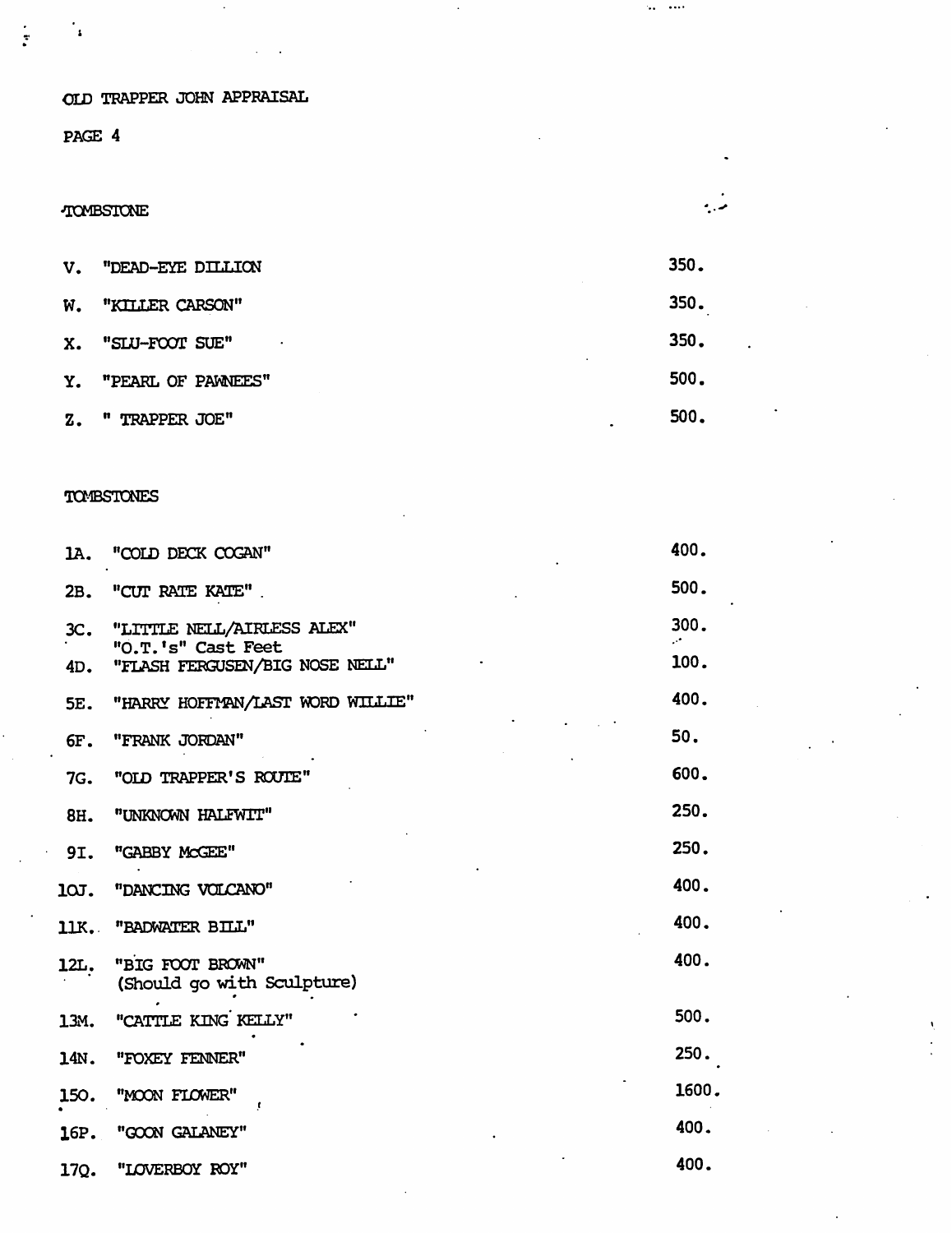•OliD TRAPPER JOHN APPRAISAL

PAGE 5

**TOMBSTONE** 

18R. "LESTER MOORE 50. Illegiable

19S. "BUCKSHOT BAILEY <sup>250</sup>.

مدرد

 $\bullet$  1.

\* Miscellaneous - Iron, antler's, decorative paraphernalia, tools and odd bottles around the environment.

2000.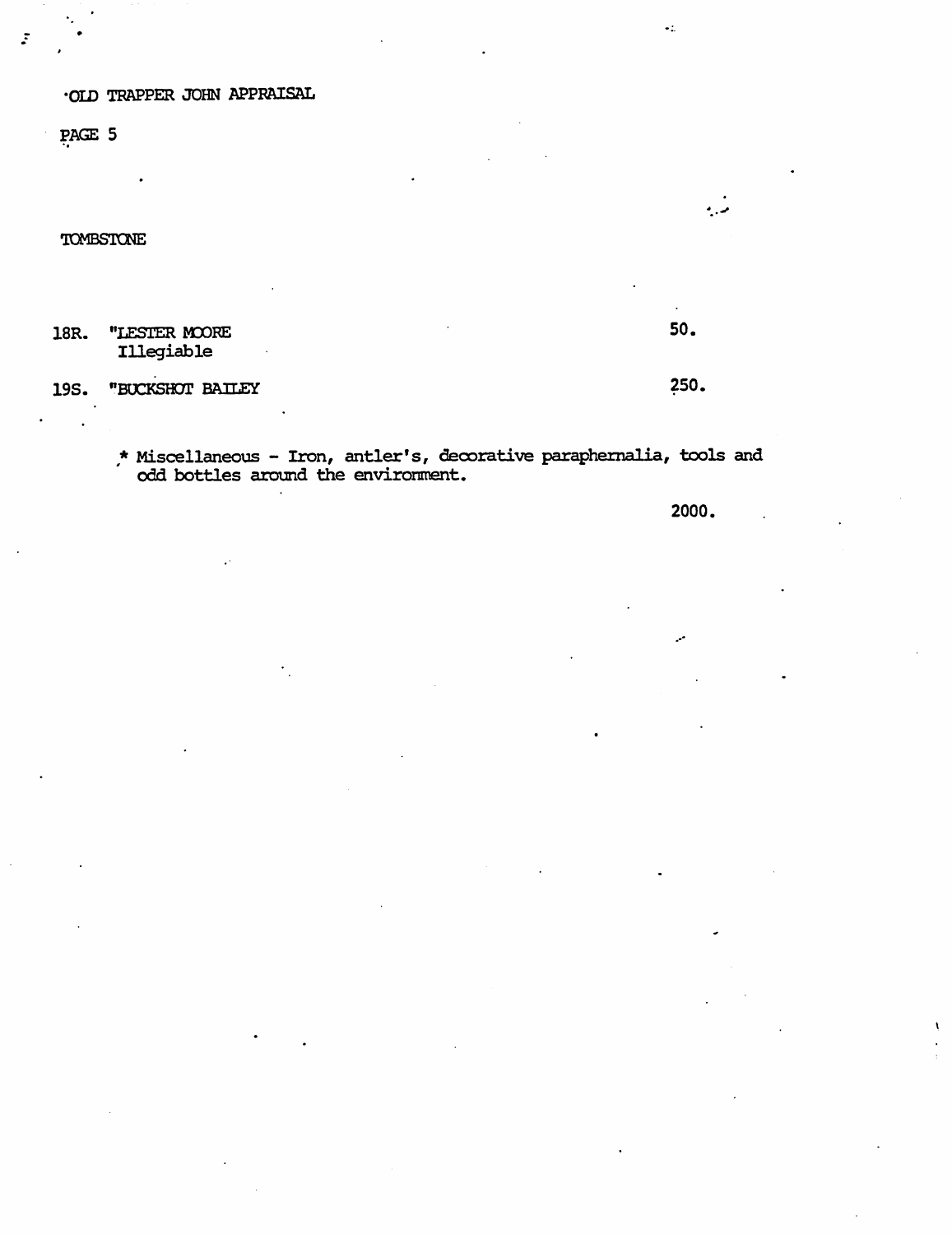## **WHITELEY GALLEAY**

#### **ARCHITECTURALLY INSPIRED DESIGN**

**AMERICAN FOLK ART** 

 $f = 1$ 

نې د

...

May 22, 1986

OLD TRAPPER JOHN - APPRAISAL

INSIDE OFFICE

| $ \pi$ ) $\iota$ ( $\mu$ ) |      |                                             |                                                        |                      |                     |
|----------------------------|------|---------------------------------------------|--------------------------------------------------------|----------------------|---------------------|
| VUM BERS                   |      | $\overline{OT}$ 54 101. GUN & SWORD BOARD   |                                                        | $45" \times 22$ 1/2" | 1800. $5^{\circ}$ 5 |
| OF 14                      | 102. | SKUNK BOARD                                 |                                                        | $25'' \times 28''$   | 1200.               |
|                            |      | $OT-19$ 103. HORSE SHOE & JEWELS            |                                                        | $27" \times 28"$     | 1100.               |
|                            |      | LIFE SCULPTURE PLAQUE -                     |                                                        | $\bullet$            |                     |
| $S - 2$                    | 104. | "CLIFF"                                     | 1968                                                   | $15"$ x $11"$        | 750.                |
| $5 - 3$                    |      | 105. "LOUISE"                               | 1968                                                   | 15"x11"              | 750.                |
| $S-1$                      |      | 106. "LORRAINE"                             | 1968                                                   | 15"x11"              | 750.                |
| $5 - 4$                    | 107. | "ROSEMARIE"                                 | 1968                                                   | 15"x11"              | 750.                |
| 8-ي                        | 108. | "UNCLE OSCAR" (NO PLAQUE)                   |                                                        | $15"$ $x11"$         | 600.                |
| $5 - 9$                    |      |                                             | 109. "JOHN LOOKING LIKE PIRATE/MEXICAN BANDITO"15"x11" |                      | 800.                |
|                            | 110. |                                             |                                                        |                      |                     |
|                            |      | $5 - 20$ 111. "STEVE LIFE MASK"             |                                                        | 6"x7"                | 250.                |
|                            |      | $or$ $\zeta$ 112. SNAKE BOARD CIRCULAR      |                                                        | 18" Diameter         | 250.                |
|                            |      | S-5 113. LIFE MASK ON PLAQUE "MARIANNE EHN" | 1968                                                   | 15"x11"              | 750.                |
|                            |      | S-10 114. LIFE MASK ON PLAQUE "JOHN'S WIFE" | 1968                                                   | $15"$ x $11"$        | 800.                |
| $S - 6$                    |      |                                             | 115. "CONNIE PHILLIPS" PLAQUE, (GRANDDAUGHTER)<br>1967 | 15"x11"              | 750.                |
|                            |      |                                             |                                                        |                      |                     |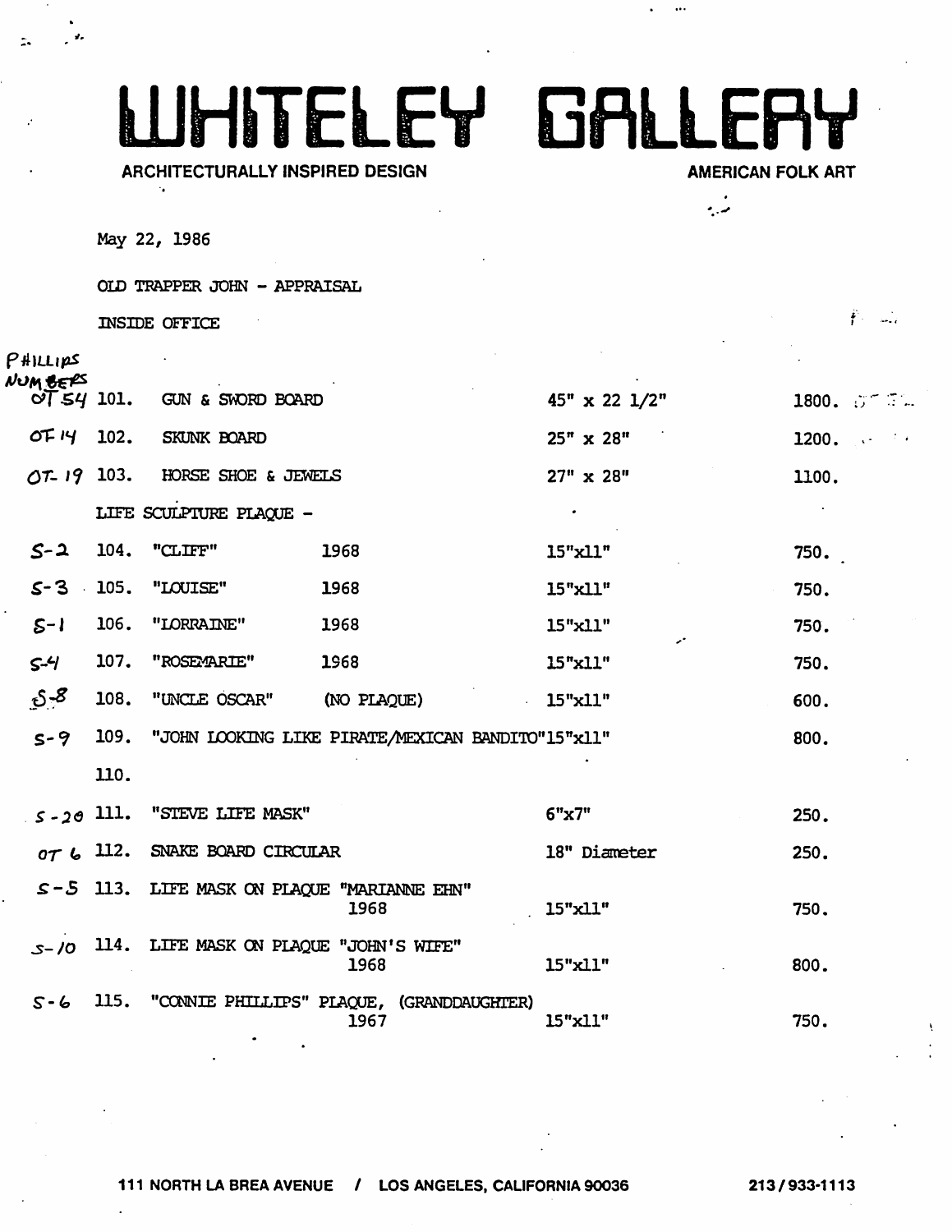OID TRAPPER JOHN -APPRAISAL

 $\cdot$ 

 $\tilde{a}$ 

#### PAGE 2 - Continued Inside Office  $\mathcal{N}_{\text{max}}$

|      | $5 - 13$ 116. SELF PORTRAIT - PLAQUE           | 15"x11"             | 900.  |
|------|------------------------------------------------|---------------------|-------|
|      | S-13 117. CIRCULAR PLAQUE "JUDY & GUNS" 1968   | م .<br>18" Diameter | 350.  |
|      | OT-26 118. SKULL & SABRE BOARD                 | $35"$ x $30"$       | 1000. |
|      | $\sigma\tau$ - 3 119. MOUNTED FISH HEAD TROPHY |                     | 100.  |
|      | $5 - 29$ 120. "UNKNOWN GIRL" PLAQUE            | $17"$ $x11"$        | 700.  |
|      | $OT$ - $I7$ 121. GUN & KNIFE BOARD             | 23"x35"             | 1100. |
|      | $\circ$ 7 54 122. GUN & HOLSTER BOARD          | 64"x35"             | 2500. |
|      | OT 59 123. PHOTOGRAPHIC FRAME CASTED GUNS      | $61"x26$ $1/2"$     | 750.  |
|      | OT 13 124. SKIN & EGG SLICER BOARD             | 36"x15"             | 500.  |
| OTI6 | 125. KNIFE BOARD                               | 37"x15"             | 650.  |
|      | OT 36 126. GIANT KNIFE BOARD                   | 99"x15"             | 2000. |
|      | $OT$ 27 127. SNAKE BOARD                       | 56 1/2"x13"         | 300.  |
|      | $\pi$ 24 128. NET BOARD                        | $40"$ x $11"$       | 100.  |
|      | OT $23$ 129. B.B. GUN BOARD                    | $52"x24$ $1/2"$     | 750.  |
|      | $\sigma$ $\tau$ 22 130. SHEILL BOARD           | 34"x10 1/2"         | 100.  |
|      | OT 24 131. PINE CONE & ROCK BOARD              | 23"x1.7"            | .200. |
|      | OT <sup>15</sup> 132. ECLECTIC BOARD           | 30"x17"             | 200.  |
|      | 133. SHADOW BOX - BULLET                       | 3"x4"               | 50.   |
|      | OT $43$ 134. BEAR BOARD                        | 80"x97 1/2"         | 3500. |
|      |                                                |                     |       |

 $\leftrightarrow$   $\leftrightarrow$   $\leftrightarrow$ 

**CUTSIDE** -

FACES

| $S-12$ 135. "LORRAINE BELOW"/"BUFFALO BILL CIRCUS" BRAIDS | 200. |
|-----------------------------------------------------------|------|
| $S - 18$ 136. "LORRAINE ON TREE"/"V - HAIR"               | 200. |
| $S > 15$ 137. "LORRAINE W/ROSE ABOVE HEAD ON TREE"        | 200. |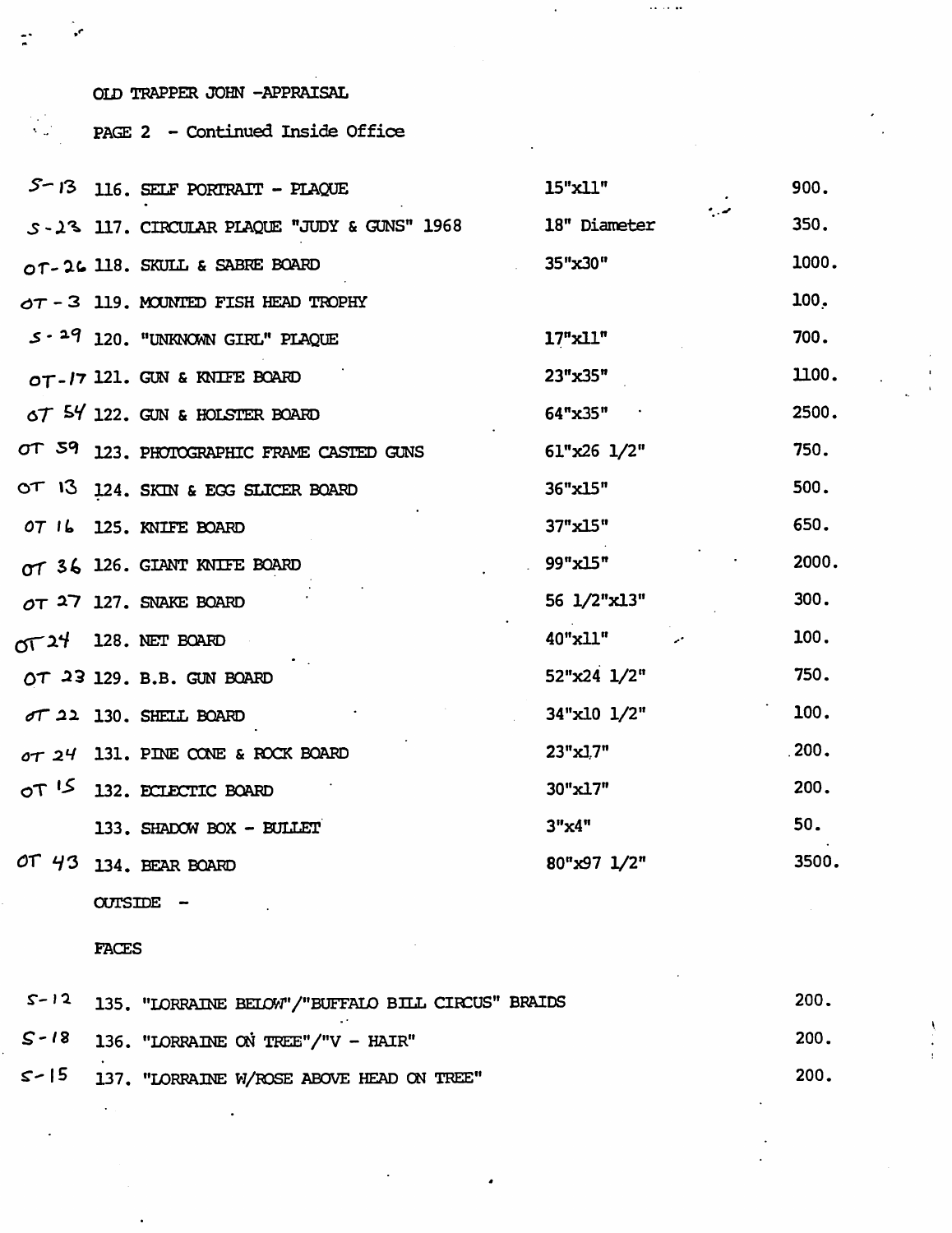### OLD TRAPPER JOHN APPRAISAL

 $\mathbf{H}_\bullet$ 

 $\ddot{ }$ .

 $\ddot{\phantom{a}}$  .  $\ddot{\phantom{a}}$ 

PAGE 3 - Continued Outside

|           |         | S-22 138. "LORRAINE W/BRAIDES ABOVE OFFICE DOOR"                         | 200.  |
|-----------|---------|--------------------------------------------------------------------------|-------|
|           |         | OT-49 139. "TRAPPER JOHN IN WIRE CAGE BY TRAILER"                        | 800.  |
|           |         | OT-46 140. KNIFE AND GUN BOARD by Trailer                                | 800.  |
|           |         | OT- 47141. KNIFE AND GUN BOARD by Trailer                                | 900.  |
|           |         | 142. INDIAN OUTSIDE TRAILER DOOR (NOT by "O.T.")                         | 300.  |
|           | SIGNS - |                                                                          |       |
|           |         | 143. "HANGMEN TREE" - SIGNED                                             | 150.  |
|           |         | 144. "GRAND HOTEL"                                                       | 150.  |
|           |         | 145. "OLD BETSY"                                                         | 50.   |
|           |         | 146. "BUFFALO FLAT"                                                      | 50.   |
|           |         | 147. "BIGGEST TRAP IN WORLD"                                             | 50.   |
|           |         | 148. "OLD CLUB FOOT"                                                     | 50.   |
|           |         | 149. "FAMOUS AS THE GIRL"                                                | 75.   |
|           |         | 150. "THE TIME IS NOW"                                                   | 50.   |
|           |         | 151. "ALL OLD TIME TOWNS"                                                | 50.   |
|           |         | 152. "NOTICE TO PUBLIC"                                                  | 50.   |
|           |         | 153. "OLD STAGE COACH TRAIL"                                             | 20.   |
|           |         | 154. "COWBOYS"                                                           | 50.   |
|           |         | 155. "HOSSES W/SHOES"                                                    | 50.   |
|           |         | 156. "FREAK ELK HORNS W/SIGN"                                            | 250.  |
|           |         | .157. "HORN BOARD TOP OF TRAILER"                                        | 100.  |
|           |         | 158. "BINK THE BARBER"                                                   | 250.  |
|           |         | 159. "WHISPERING FLOWER ON HIDE"                                         | 250.  |
| $0T - 51$ |         | 52"x27 1/2"<br>160. "MENORY BOARD" - (HORSE SHOES & FLASK)<br>At Oakland | 1500. |

 $\omega\omega\omega\omega_{\rm{th}}$